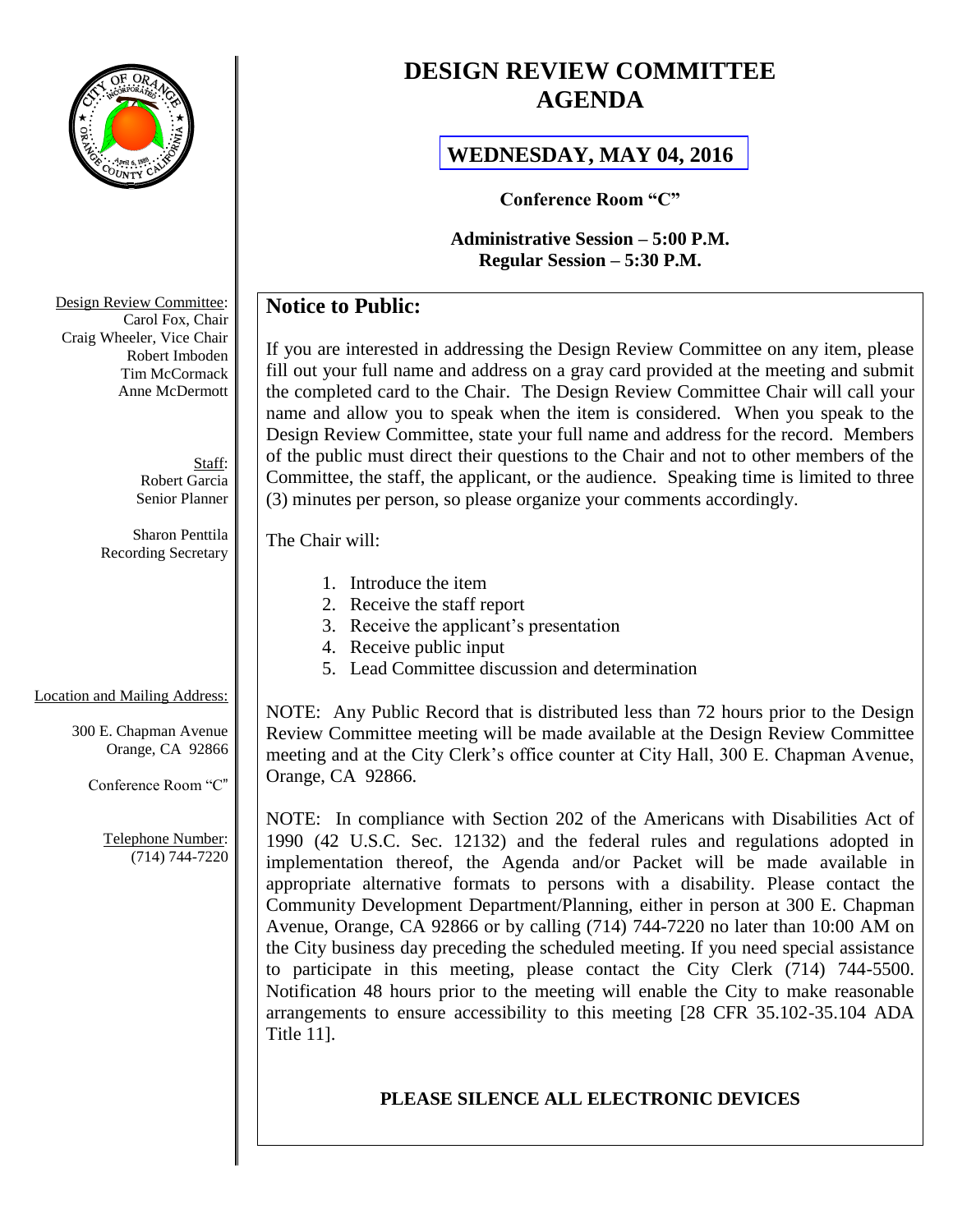The Committee holds an Administrative Session to receive general information from the staff and to conduct an initial review of Minutes of prior meetings. The Session is open to the public; however, no public testimony is taken and no decisions are made. Following the Administrative Session, the Regular Session will begin at 5:30 p.m.

- 1. Review of Agenda
- 2. Policy/Procedural Information
- 3. Review of Minutes: April 14, 2016 and April 20, 2016

### **Regular Session - 5:30 P.M.**

### CALL TO ORDER:

## ROLL CALL:

### PUBLIC PARTICIPATION:

Opportunity for members of the public to address the Design Review Committee on matters not listed on the Agenda.

# CONSENT ITEMS:

### (1) APPROVAL OF MINUTES: April 14, 2016 and April 20, 2016

All matters that are listed above as Consent Items are considered to be routine by the Design Review Committee and will be enacted by one motion. There will be no separate discussion of said items unless members of the Design Review Committee, staff, or the public request specific items to be removed from the Consent Items for separate action.

## AGENDA ITEMS:

Continued Items:

## (2) [DRC No. 4785-15 Outlets at Orange](http://webadmin.cityoforange.org/civicax/filebank/blobdload.aspx?BlobID=17676)

- Final review of the hardscape materials board.
- 20 City Boulevard
- Staff Contact: Robert Garcia, (714) 744-7231, rgarcia@cityoforange.org
- DRC Action: Final Determination

### (3) [DRC No. 4669-13 Eidenmuller Medical Office Building](http://www.cityoforange.org/civicax/filebank/blobdload.aspx?BlobID=17679)

 A proposal to revise the design of a previously approved railing on a new exterior stair/elevator tower on a contributing building in the Old Towne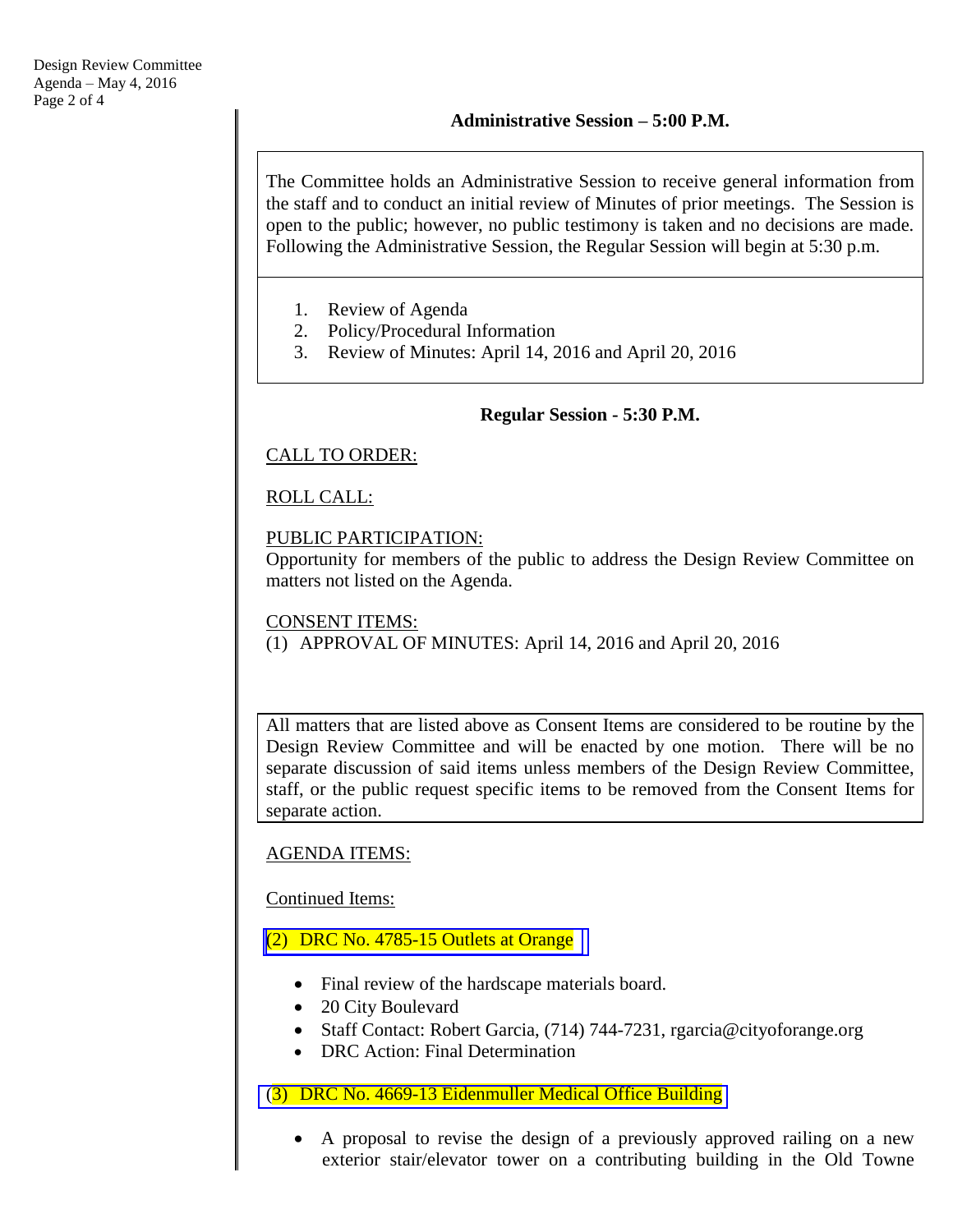Historic District. The project was continued by the DRC on April 4, 2016.

- 615 E. Chapman Avenue, Old Towne Historic District
- Staff Contact: Marissa Moshier, (714) 744-7243, mmoshier@cityoforange.org
- DRC Action: Final Determination

### New Agenda Items:

### (4) DRC No. DRC 4851-16 [Tustin Shopping Center](http://www.cityoforange.org/civicax/filebank/blobdload.aspx?BlobID=17681)

- The applicant proposes to modify the exterior façade of the Tustin Shopping Center, add 1,241 square foot storage area to the rear of the Payday Loans tenant space.
- 215-221 S Tustin Street
- Staff Contact: Judy Eguez, (714) 744-7239, jeguez@cityoforange.org
- DRC Action: Final Determination

### (5) DRC No. [4758-14 Wimbleton Court](http://www.cityoforange.org/civicax/filebank/blobdload.aspx?BlobID=17682)

- Preliminary review for a 10 lot subdivision.
- 6231 E. Wimbleton Court
- Staff Contact: Robert Garcia, (714) 744-7231, rgarcia@cityoforange.org
- DRC Action: Preliminary Review

#### (6) DRC No. [4823-15 Encore Residences Hewes](http://www.cityoforange.org/civicax/filebank/blobdload.aspx?BlobID=17683)

- Preliminary review for 12 senior apartment units.
- 1360 S. Hewes Street
- Staff Contact: Chad Ortlieb, (714) 744-7237, cortlieb@cityoforange.org
- DRC Action: Preliminary Review

(7) DRC No. [4831-15 Olson Co.](http://www.cityoforange.org/civicax/filebank/blobdload.aspx?BlobID=17684)

- Preliminary review for a 38 one-story condominium proposal in a one story overlay district.
- Vacant lot south side of Washington and Hamlin
- Staff Contact: Robert Garcia, (714) 744-7231, rgarcia@cityoforange.org
- DRC Action: Preliminary Review

#### ADJOURNMENT:

Adjourn to the next regular meeting on Wednesday, May 18, 2016